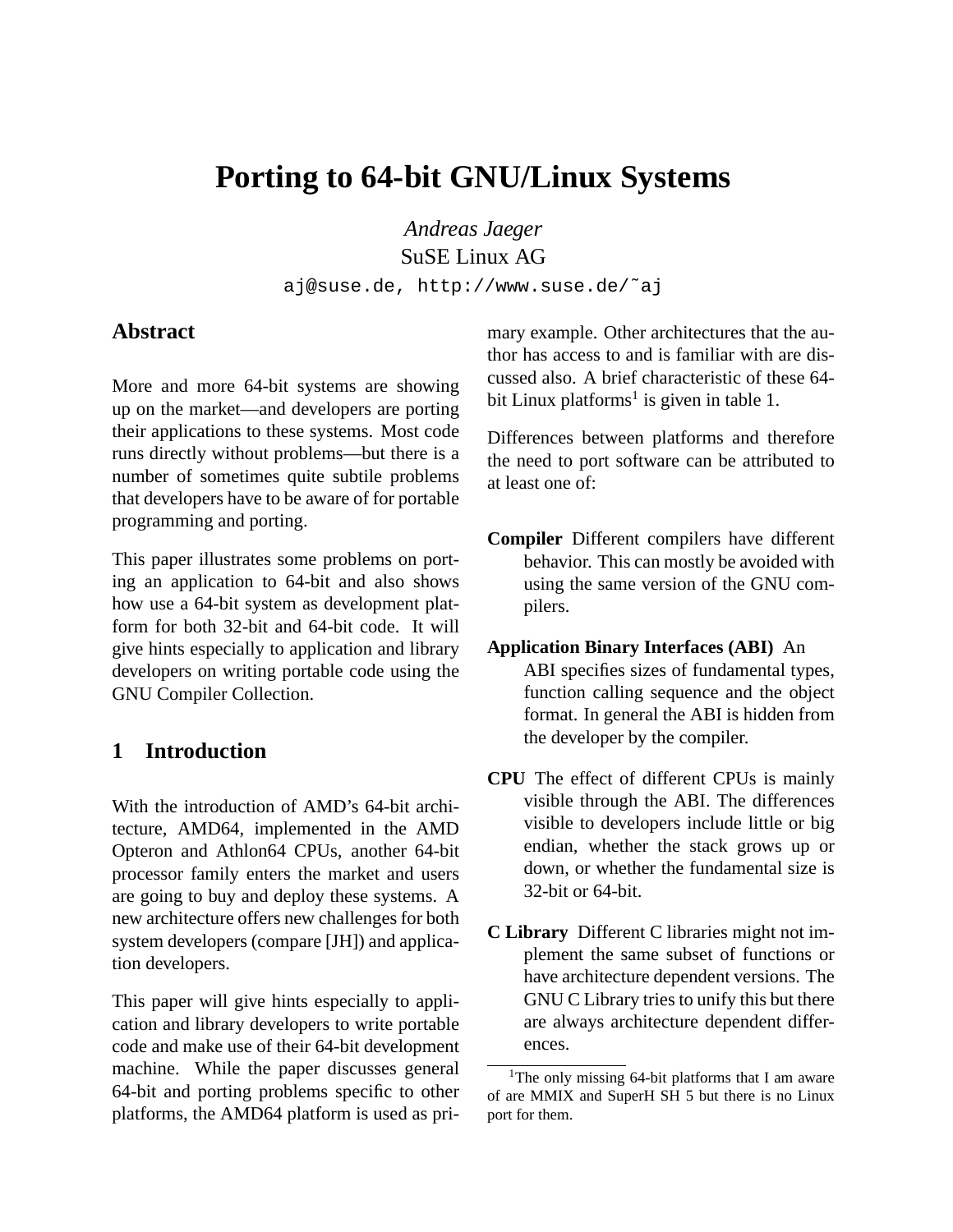**Kernel** All access to the Linux kernel is done through functions of the C Library. A newer kernel might have additional functionality that the C Library then can provide.

Application developers will mainly have portability problems due to different CPUs and different ABIs and the discussion here will concentrate on these.

The paper is structured as follows: Section 2 mentions why 64-bit programs are advantageous. The following section discusses execution of both 32-bit and 64-bit programs on one system and development on such a system. Section 4 shows how easy porting should be and then goes into all the subtleties and problems that nevertheless arise.

# **2 Advantages of 64-bit Programs**

The main limitation of 32-bit programs that push developers to 64-bit programs is the limited address space. A 32-bit program can only address 4 GB of memory. Under a 32-bit x86 kernel the available address space is at most 2- 3 GB (3.5 GB with a special kernel and static linking of an application) since the kernel also needs some of that memory. Nowadays applications need larger and larger address spaces and performance can be greatly improved with large caches which is a benefit especially for databases.

Besides larger address space most recent 64-bit processors introduce additional features over the previous processor generation for improved performance.

As an example the 64-bit AMD Opteron processor has some architectural improvements, like a memory controller integrated into the processor for faster memory access which eliminates high latency memory structure.

Programs written in 64-bit mode for AMD Opteron take implicitly advantage of this but also of further new features:

- 8 additional general purpose and 8 additional floating point registers
- RIP addressing (instruction-pointer relative addressing mode) to speed up especially handling of shared libraries[JH].
- A modern Application Binary Interface [AMD64-PSABI].
- A large address space (currently 512 TB per process).

# **3 64-bit and 32-bit Programs on One System**

The CPU architects of the 64-bit architectures AMD64, MIPS64, Sparc64, zSeries and PowerPC64 designed their CPUs in such a way that these 64-bit CPUs can execute 32-bit code natively without any performance penalty. The most sold 64-bit platform is the MIPS architecture but it—due to its usage nowadays mainly in embedded systems—mainly runs in 32-bit mode. Under Linux the 64-bit platforms PowerPC64 and Sparc64 in general only use a 64 bit kernel but have no significant 64-bit application base.

All these architectures nevertheless share the way that their 32-bit support is done. The support of two architectures is commonly called "biarch support" and there's also the general concept of "multi-arch support."

A 64-bit architecture that can execute 32-bit applications natively offers some extra challenges for developers:

• The kernel has to support execution of both 32-bit and 64-bit programs.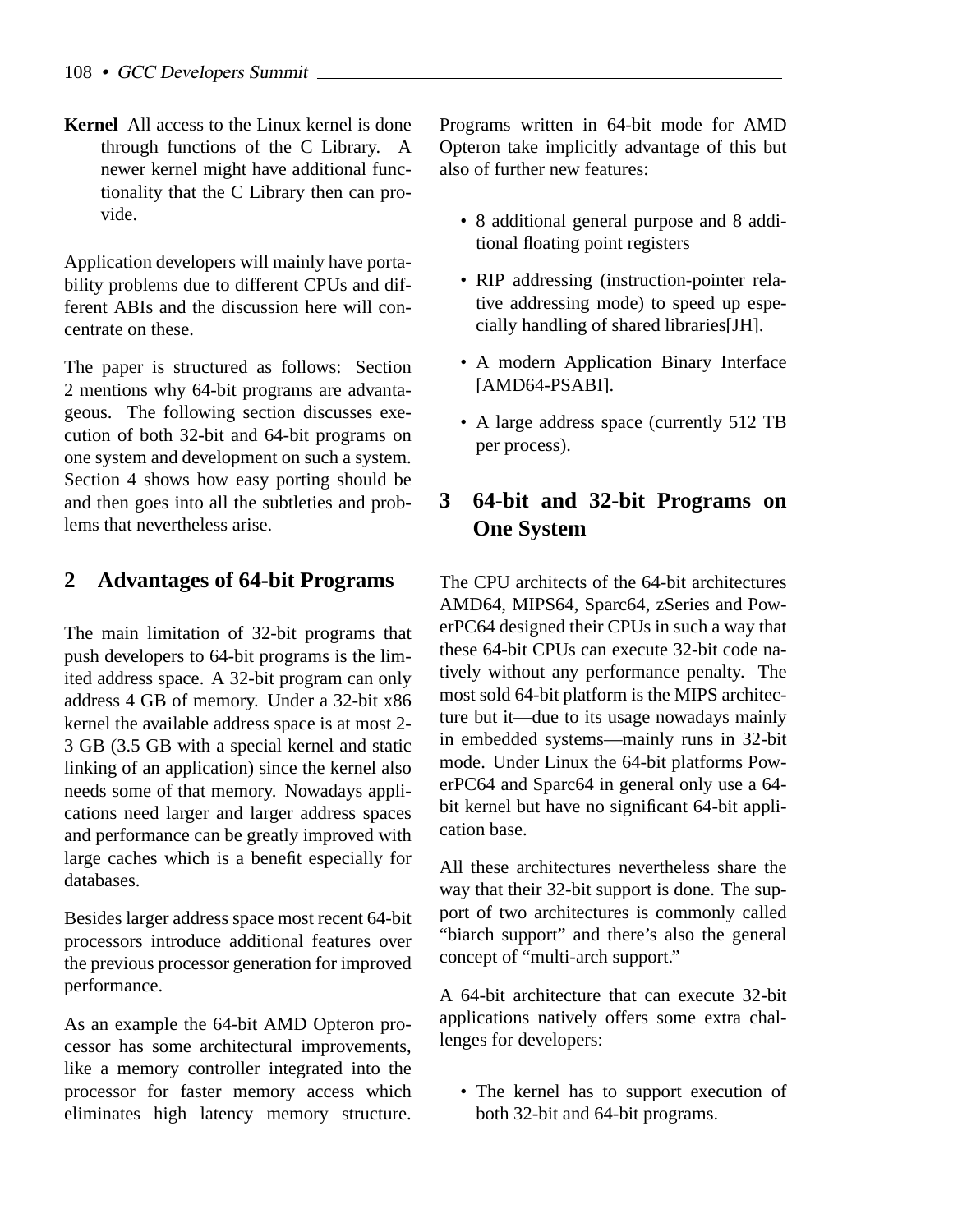| Architecture             | $uname -m$ | Size             | Endian | Libpath                  | Miscellaneous                             |
|--------------------------|------------|------------------|--------|--------------------------|-------------------------------------------|
| Alpha                    | alpha      | LP64             | little | lib                      |                                           |
| AMD <sub>64</sub>        | x86_64     | LP64             | little | lib64                    | executes x86 code natively                |
| <b>IPF</b>               | ia64       | LP64             | little | lib                      | executes x86 code via emulation           |
| MIPS <sub>64</sub>       | mips64     | LP64             | both   | lib64                    | executes MIPS code natively               |
| PowerPC64                | ppc64      | LP <sub>64</sub> | big    | lib64                    | executes PowerPC code natively            |
| Sparc <sub>64</sub>      | sparc64    | LP <sub>64</sub> | big    | lib64                    | executes Sparc code natively              |
| PA-RISC64                | parisc64   | LP <sub>64</sub> | big    | $\overline{\phantom{0}}$ | only kernel support, no 64-bit user land, |
|                          |            |                  |        |                          | executes 32-bit PA-RISC code natively     |
| $z\text{Series}$ (s390x) | s390x      | LP64             | big    | lib <sub>64</sub>        | executes s390 code natively               |

Table 1: 64-bit Linux Platforms

- The system has to be installed in such a way that 32-bit and 64-bit libraries of the same name can exist on one system.
- The tool chain should handle development of both 32-bit and 64-bit programs.

#### **3.1 Kernel Implications**

The kernel side is not part of this paper but the requirements for the kernel implementation should be stated:

- Starting of programs for every architecture supported by the ABI, e.g. for both 32-bit and 64-bit.
- System calls for every architecture in a way that is compatible to the corresponding 32-bit platform. For example a program that runs on x86 should run on AMD64 without any changes.

One problem here is the ioctl() system call which allows to pass any kind of data to the kernel including complex data structures. Since the kernel needs to translate these data structures to the same structure for all supported architectures, some ioctl()s might only be supported for the primary architecture. This restriction only hits administration programs, like LVM tools.

#### **3.2 Libraries: lib and lib64**

If a system only supports execution of one architecture, all libraries will be installed in paths ending with /lib like /usr/lib and userlevel binaries in paths ending with /bin, e.g. /usr/bin. But if there's more than one architecture to support, libraries will exist in flavors for each architecture but with the same name, e.g. there's a libc.so.6 for 32-bit x86 and one for 64-bit code on an AMD64 system. The problem now is where to install these libraries.

Following the example set by the Sparc developers, all the other 64-bit biarch platforms install the 64-bit libraries into paths ending with /lib64, e.g. /usr/X11R6/lib64. The 64-bit dynamic linker is configured to search these library paths. For 32-bit libraries nothing has been changed.

This setup has the advantage that packages build for the 32-bit platform can be installed without any change at all. For them everything is the same as on the corresponding 32-bit platform, no paths are changed at all. For example the binary x86 RPM package of the Acrobat Reader can be installed directly on AMD64 systems and works without any change at all.

For 64-bit programs a little bit more work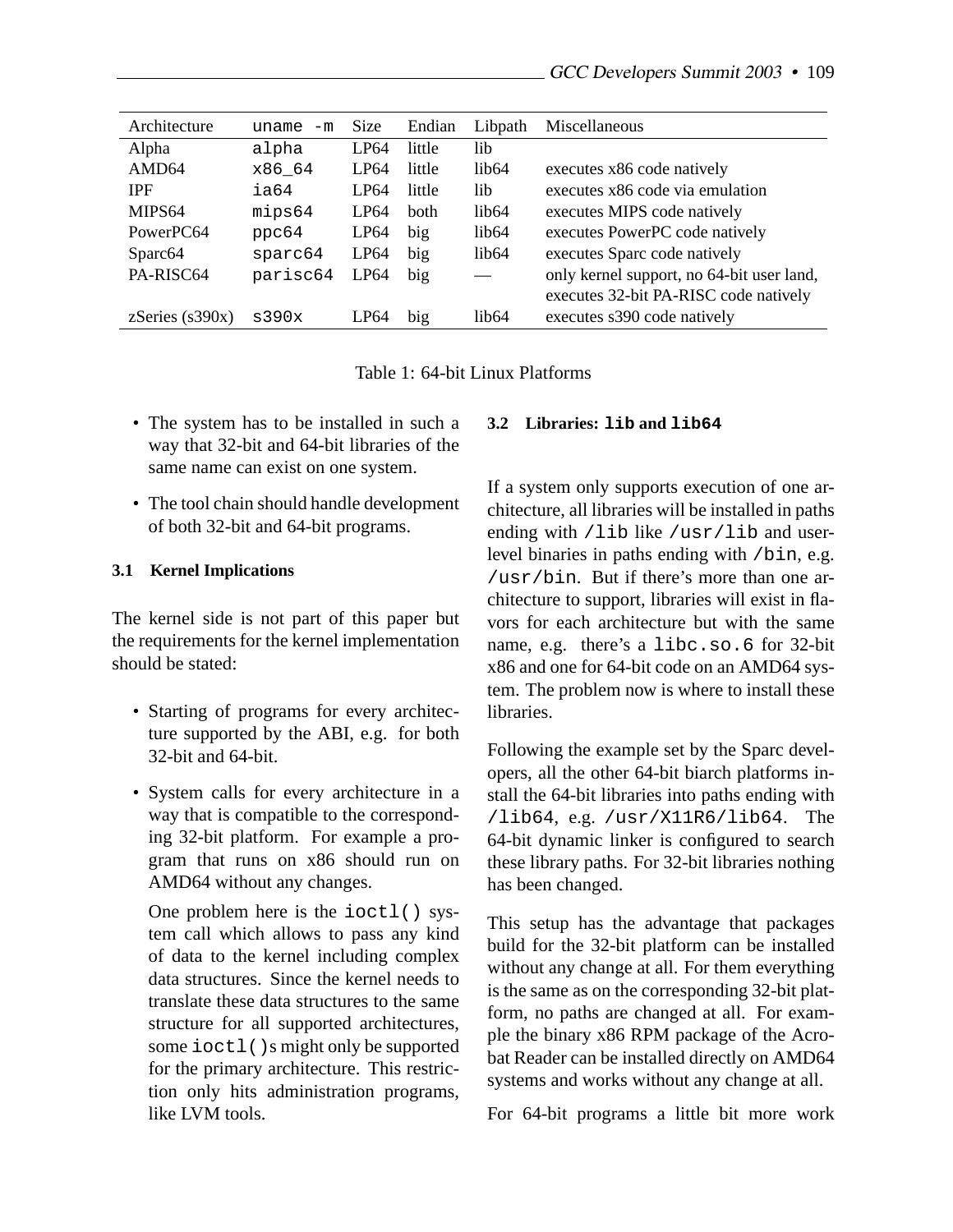is needed since often configure scripts search directly the library paths for certain libraries but then find only the 32-bit library in e.g. /usr/lib or makefiles have paths hardcoded. Configure scripts created by GNU autoconf offer an option to specify the library install path directly and if you use RPM, you can use for example the following in your spec file:

```
configure --prefix=/usr --libdir=%{_libdir}
```
Also ldconfig handles both 32-bit and 64-bit libraries in its configuration (/etc/ld.so.conf) and cache files (/etc/ld.so.cache). ldconfig marks 64-bit libraries in the cache so that the dynamic linker can easily detect 32-bit and 64-bit libraries.

#### **3.3 Development for Different ABIs**

GCC can be build as a compiler that supports different ABIs on one platform. Depending on the architecture a number of different ABIs or instruction sets are supported, e.g. for ARM it is possible to generate both ARM and Thumb code. The GNU binutils also support these different ABIs.

The framework is especially useful for a biarch compiler and the 64-bit GNU/Linux platforms AMD64, MIPS, Sparc64 and zSeries (s390x) have support to generate code not only for the 64-bit ABI but also for the corresponding 32 bit (31-bit for zSeries) ABI. The PowerPC64 developers have not yet implemented this in GCC but I expect that they follow the same road.

Note that in the following text only the C compiler (gcc) is mentioned. The whole discussion and options are also valid for the other compilers in the GNU Compiler Collection: The  $C_{++}$  compiler (q++), the Ada compiler (gnat), the Fortran77 compiler (g77) and the Java compiler  $(qc_i)$ .

## **3.3.1 The AMD64, Sparc64 and zSeries Way**

For AMD64, Sparc64 and zSeries the compiler generates by default 64-bit code. To generate 32-bit code for x86 (on AMD64) or for Sparc (on Sparc64), the compiler switch -m32 has to be given to GCC. Compilation for 31 bit zSeries on a 64-bit zSeries needs the -m31 option. The assembler and linker have similar switches that GCC passes to them. The compiler also knows about the default library paths, e.g. /usr/lib vs. /usr/lib64 and invokes the linker with the right options. An example compile session is given in figure 1.

#### **3.3.2 MIPS and its ABIs**

MIPS does not only support support 32-bit and 64-bit programs, it also support two different ABIs for 32-bit programs. The three ABIs can be summarized as follows:

| Name               |           | Library Path GCC Switch |
|--------------------|-----------|-------------------------|
| o32 (old 32-bit)   | /lib      | $-mabi=032$             |
| $n32$ (new 32-bit) | /lib32    | $-mabi=n32$             |
| $n64 (64-bit)$     | $/1$ ib64 | $-mabi=64$              |

Note that the Linux Kernel so far supports only the o32 ABI completely, support for the other two is currently been worked on.

#### **3.3.3 Toolchain**

GCC knows how to invoke assembler and linker to generate 64-bit or 32-bit code. Therefore in general GCC should be just passed the right option for compilation and linking. In cases where developers really need to call the binary utilities<sup>2</sup> directly for 32-bit code, there's

<sup>&</sup>lt;sup>2</sup>Calling these directly might also harm since GCC passes extra options to the binary utilities. For example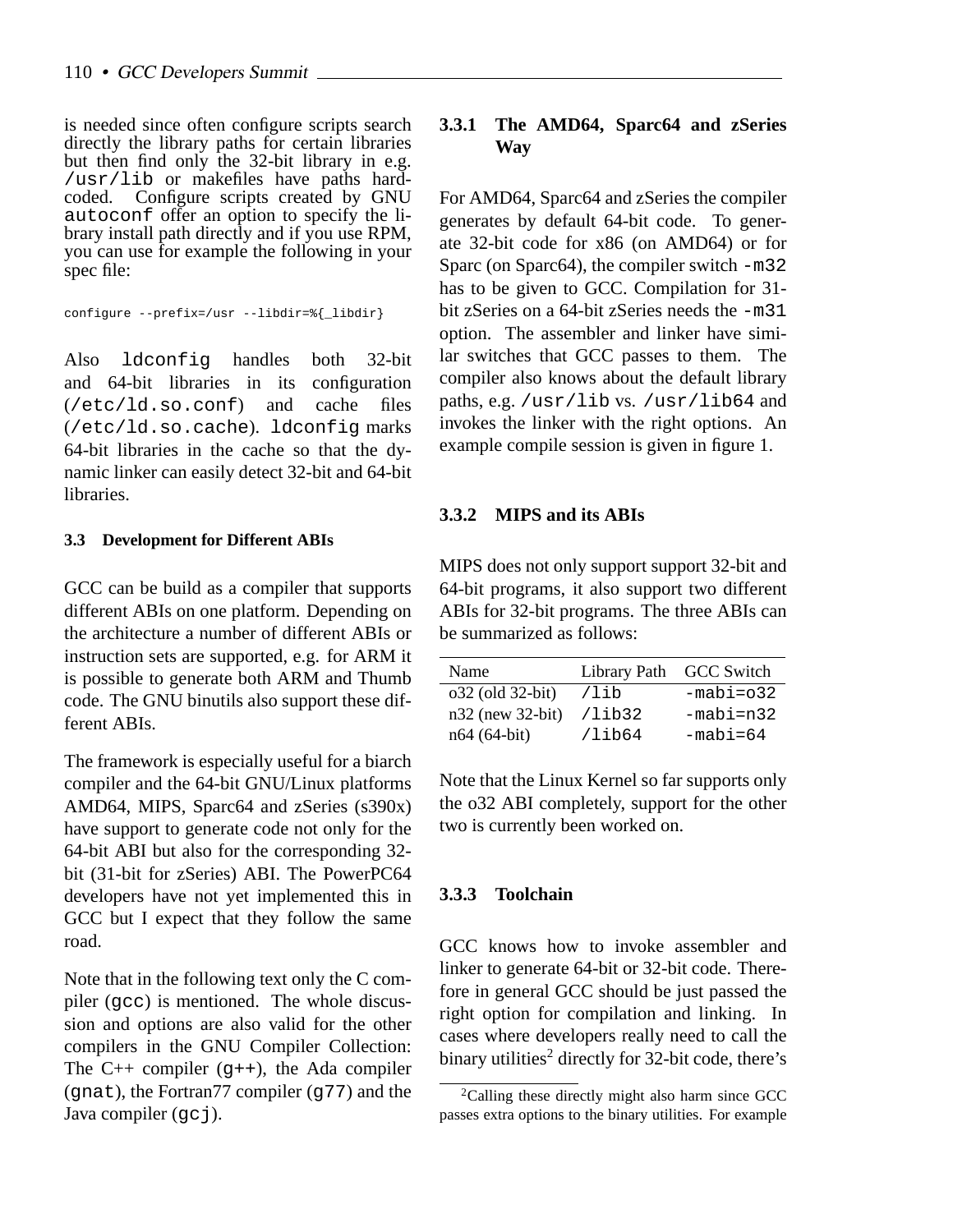```
$ gcc hello.c -o hello64
$ gcc -m32 hello.c -o hello32
$ file ./hello32 ./hello64
./hello32: ELF 32-bit LSB executable, Intel 80386, version 1 (SYSV),
dynamically linked (uses shared libs), not stripped
./hello64: ELF 64-bit LSB executable, AMD x86-64, version 1 (SYSV),
dynamically linked (uses shared libs), not stripped
$ ldd ./hello32 ./hello64
./hello32:
        libc.so.6 => /lib/libc.so.6 (0x40029000)
        /lib/ld-linux.so.2 => /lib/ld-linux.so.2 (0x40000000)
./hello64:
        libc.so.6 => /lib64/libc.so.6 (0x0000002a9566b000)
        /lib64/ld-linux-x86-64.so.2 =>
                       /lib64/ld-linux-x86-64.so.2 (0x0000002a95556000)
$ gcc -L /usr/X11R6/lib -L /usr/X11R6/lib64 xhello.c -o xhello64 -lX11
/usr/lib64/gcc-lib/x86_64-suse-linux/3.3/../../../../x86_64-suse-linux/bin/ld:
skipping incompatible /usr/X11R6/lib/libX11.so when searching for -lX11
$ gcc -m32 -L /usr/X11R6/lib -L /usr/X11R6/lib64 xhello.c -o xhello32 -lX11
$ ldd ./xhello64 ./xhello32
./xhello64:
        libX11.so.6 => /usr/X11R6/lib64/libX11.so.6 (0x0000002a9566b000)
        libc.so.6 => /lib64/libc.so.6 (0x0000002a95852000)
        libdl.so.2 => /lib64/libdl.so.2 (0x0000002a95a94000)
        /lib64/ld-linux-x86-64.so.2 =>
                        /lib64/ld-linux-x86-64.so.2 (0x0000002a95556000)
./xhello32:
        libX11.so.6 => /usr/X11R6/lib/libX11.so.6 (0x40029000)
        libc.so.6 => /lib/libc.so.6 (0x400f8000)
        libdl.so.2 => /lib/libdl.so.2 (0x4022e000)
        /lib/ld-linux.so.2 => /lib/ld-linux.so.2 (0x40000000)
```
Figure 1: Example Compile Sessions on AMD64

a short list of these options for the GNU binutils in table 2. The user can inquiry most of these options directly with calling  $\frac{1}{2}$  cc  $-\frac{v}{v}$  to print out the commands issued by the compiler.

#### **3.3.4 Caveat: Include Files for Multi-Arch Compilation**

The support for different ABIs on one systems has one problem: What happens if different versions of a library are installed that have a different interface? For example, the 64-bit library could be an older version than the 32-bit library and the newer version has changed data types or signatures of functions. Since there is only one include directory for all ABIs (there is no /usr/include64!), the system administrator has to take care that installed header files are correct for all ABIs and libraries. In the worst case the include file has to include support for each ABI using preprocessor conditionals. As an example, the GNU C Library has quite a few kernel dependent interfaces that are different between architectures. The include files for e.g. AMD64 therefore have—where

the linker ld will not produce correct C++ binaries if not called with the right set of options which GCC does automatically.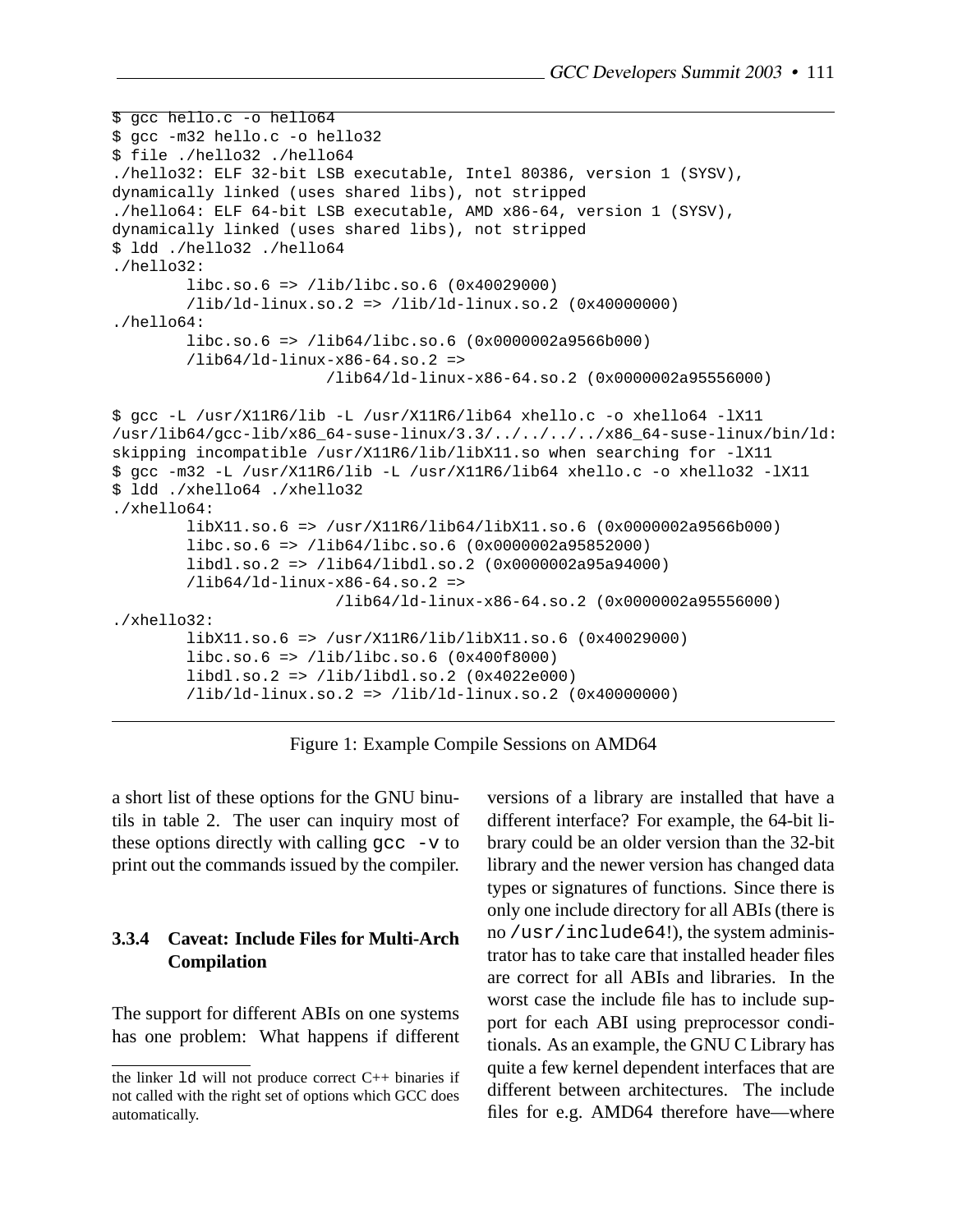| <b>Tool</b>                  | Option for 32-bit code |                                        |         |  |
|------------------------------|------------------------|----------------------------------------|---------|--|
|                              | AMD64                  | Sparc <sub>64</sub>                    | zSeries |  |
| ar                           | No option needed       |                                        |         |  |
| <b>as</b>                    | $- - 32$               | $-32$                                  | -m31    |  |
| $\gcd(2, 2^{2} + 1, \ldots)$ | $-m32$                 | $-m32$                                 | $-m31$  |  |
| $\operatorname{Id}$          |                        | -m elf_i386 -m elf32_sparc -m elf_s390 |         |  |
| nm                           | No option needed       |                                        |         |  |
| strip                        | No option needed       |                                        |         |  |

Table 2: Options for 32-bit Code Generation on 64-bit Architectures

necessary—constructs like the following (from <bits/fcntl.h>):

```
#include<bits/wordsize.h>
[...]
\# if WORDSIZE == 64
# define O_LARGEFILE 0
# else
# define O_LARGEFILE 0100000
# endif
```
## **3.3.5 Debugging**

The GNU Debugger (gdb) is currently getting enhanced to be able to debug a number of different architectures and ABIs. So, in the future, we could have a GDB that debugs all binaries that can run on one architecture, e.g. both 32-bit x86 and 64-bit programs on AMD64 systems. Currently this is not possible and therefore a separate debugger has to be used for every ABI. For example, SuSE Linux on AMD64, has a gdb binary to debug AMD64 programs and a gdb32 binary for x86 programs.

The system tracer strace has on some architectures, e.g. AMD64 and Sparc64 already the capability to trace both 32-bit and 64-bit programs. On other systems both a 32-bit and a 64-bit version needs to be put in place with different names.

## **3.3.6 Changing the Personality**

The output of uname -m is used by e.g. configure to check for which architecture to build. This can cause problems if you build on a 64-bit system for the corresponding 32-bit architecture since then configure might decide that this is a cross-compilation instead of a native compilation. For such cases the output of uname -m, the so called personality, can be changed with a special system call. The personality is inherited by children from their parents. There exists a user space program to change the personality and it can be used e.g. on AMD64 as:

```
$ uname -m
x86_64
$ linux32 bash
$ uname -m
i686
```
to create a shell with changed personality for further development.

The name of the user space program is different on different architectures, the following list contains those names that we are aware of: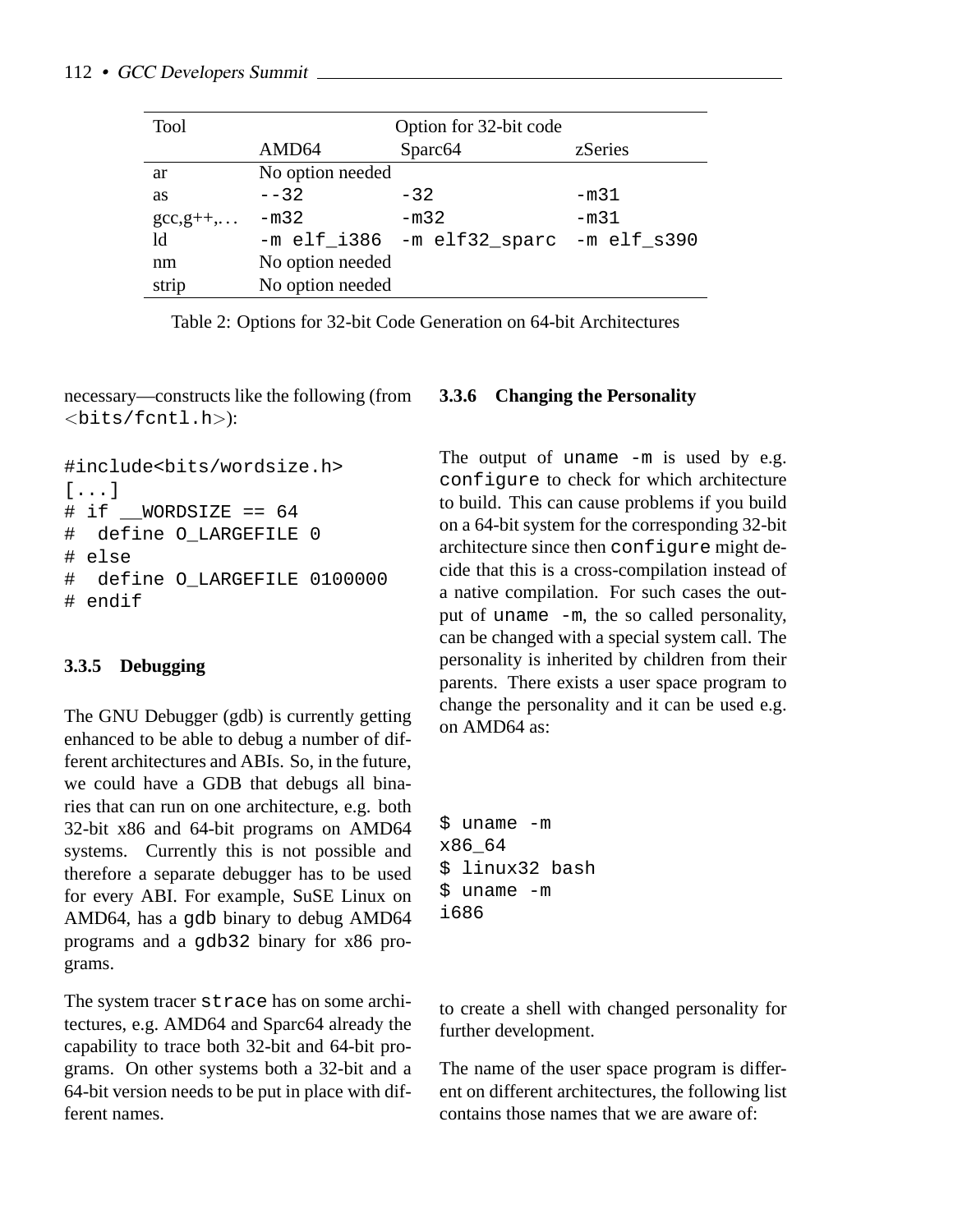| Architecture        | Personality Tool |
|---------------------|------------------|
| AMD64               | linux32          |
| PowerPC64           | powerpc32        |
| Sparc <sub>64</sub> | sparc32          |
| zSeries             | s390             |

#### **3.4 Development**

So, with the complete toolchain supporting different ABIs, it is now possible to develop both 64-bit and 32-bit programs on one machine. Instead of having two machines heating the room, a developer can use only a 64-bit box as development machine and still produce and test 32-bit code.

To develop 32-bit code on an AMD64 system, the developer has to add the -m32 option to the compiler flags, no other changes are needed in general.

For the development of native 64-bit AMD64 code on the same machine, the only change might be to change the library path if another library path as  $\sqrt{usr/1ib64}$  is used. It is even safe to give both the 32-bit and the 64 bit path, the linker will find the right library directly (but emit warnings) as shown in figure 1.

## **4 64-bit Porting: Hints and Pitfalls**

Porting to a 64-bit system is not a problem for portable programs. Unfortunately most programs are not really portable and therefore need to be changed to run correctly on another platform.

The porting effort on GNU/Linux platforms is lower than e.g. between Unix and GNU/Linux since all GNU/Linux platforms use the GNU C Library. The C Library tries to use a common implementation and headers for all platforms which eases portability. Using the same C Library cross platforms means:

- Usage of the same functions: The set of functions is the same in general. Only a few functions are architecture specific and those are needed in general to access hardware which is platform specific.
- A different layout of structures: The C Library implements the different processor specific ABIs and therefore structures can have different length and members.

Therefore a program that is written portable, without reference to platform specific features, in general can be easily ported from on platform to the other, e.g. from 32-bit to 64-bit.

Each platform has its own special "features," meaning that some non-portable code works on all platforms except one. Keeping these problems in mind helps writing portable code and eases debugging of non-portable code.

Most of the problems arise in C and therefore this language is used everywhere in this paper. Some of these problems might not arise in  $C_{++}$ since C++ has some stricter rules.

The general problem is that sizes of fundamental types on different platforms, and especially between 32-bit and 64-bit platforms, are different and therefore not all types are interchangeable.

## **4.1 "Portable" x86/AMD64 Inline Assembler**

There are some things that can not be done portably in general. One issue is inline assembler. For processors from the same family, like x86 and AMD64 processors, often assembler code can be shared. But this is not possible between different architectures.

A small example for inline assembler on x86 and AMD64 is the following function:

/\* ffs -- find first set bit in a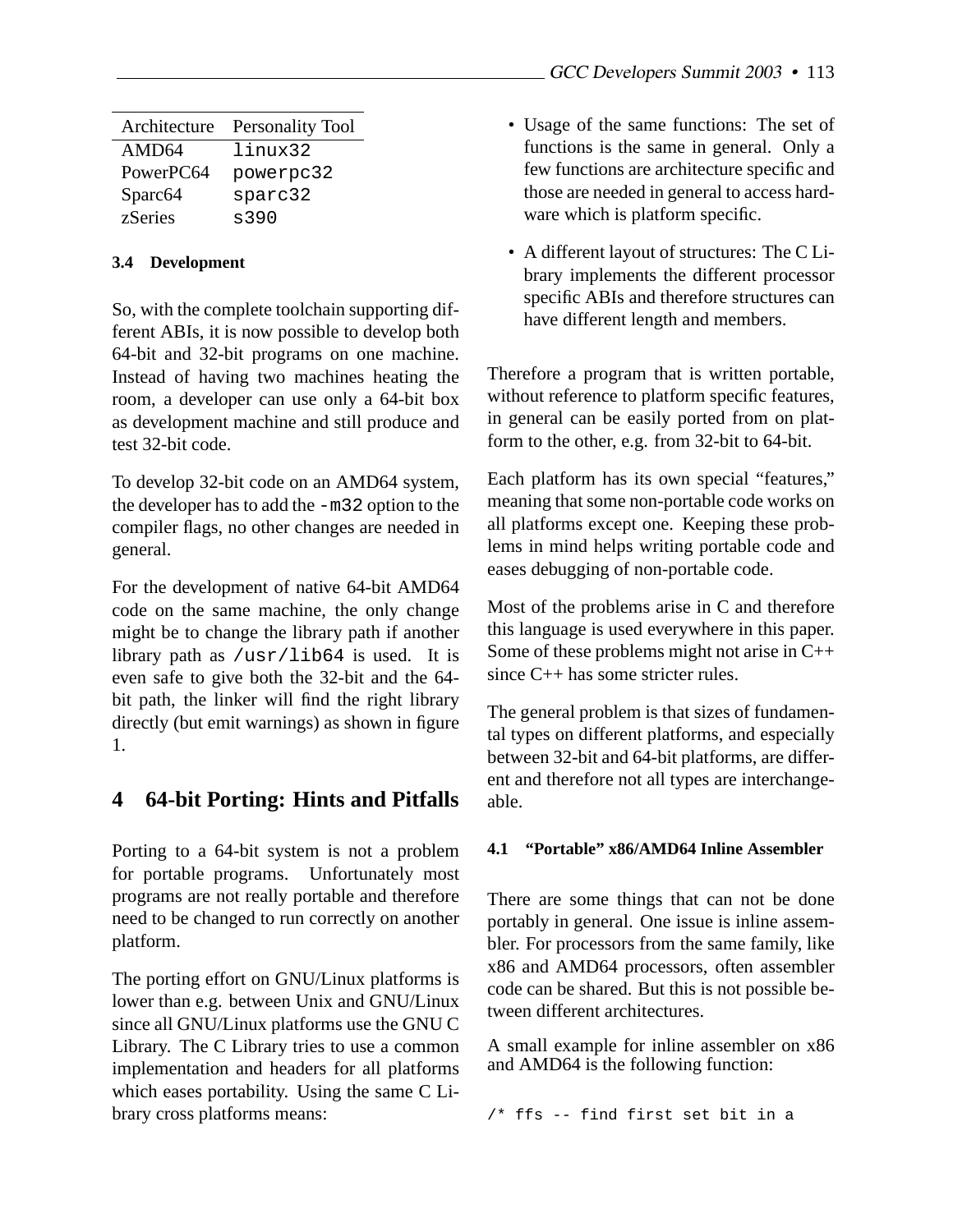```
word, counted from least
   significant end. */
int
 __ffs (int x)
{
  int cnt, tmp;
  /* Count low bits in X; store in
     81.*/asm ("bsfl %2,%0\n"
       "cmovel %1,%0\n"
   /* If number was zero, return
      -1. * /
   : "=\&r" (cnt), "=r" (tmp)
   : "rm" (x), "1" (-1));
  return cnt + 1;
}
```
This would be compiled by GCC for x86 to:

```
mov $0xffffffff,%eax
mov %eax,%edx
bsf 0x4(%esp),%ecx
cmove %edx,%ecx
mov %ecx,%eax
inc %eax
ret
```
The assembler for AMD64 looks like this:

```
mov $0xffffffff,%eax
mov %eax,%edx
bsf %edi,%ecx
cmove %edx,%ecx
mov %ecx,%eax
inc %eax
ret
```
This example worked fine since int is 32 bit on both x86 and AMD64 and the same instructions can be used. For datatypes long this scheme cannot be used since it's 32-bit on x86 and 64-bit on AMD64. The size of long long is 64-bit on both architectures but since AMD64 has 64-bit registers code can be written that is more efficient.

Using the inline assembler in that function made it possible for the developer to ignore the different passing conventions in this example. For  $x86$  the parameter  $x$  is passed on the stack (0x4(%esp)) and for AMD64 in the lower 32 bits of register RDI (%edi).

## **4.2 Sizes and Alignment of Fundamental Datatypes and Structure Layout**

On 64-bit platforms pointers and the type long have a size of 64 bits while the type int uses 32 bits. This scheme is known as the LP64 model and is used by all 64-bit UNIX ports. A 32-bit platform uses the so-called ILP32 model: int, long and pointers are 32 bits.

The differences in sizes (in bytes) between the 32-bit x86 and the 64-bit AMD64 are summarized in the following table:

| <b>Type</b> |    | i386 AMD64 |
|-------------|----|------------|
| long        |    |            |
| pointer     |    | x          |
| long double | 12 | 16         |

Besides the different sizes of fundamental types, different ABIs specify also different alignments. A double variable, for example, is aligned on x86 to 4 bytes but aligned to 8 bytes on AMD64 despite having the same size of 8 bytes. Structures will therefore have a different layout on different platforms. Additionally some members of structures might be in a different order or the newer architecture has additional members that could not have been added to the older one.

It is therefore important not to hard code any sizes and offsets. Instead the C operator sizeof has to be used to inquire sizes of both fundamental and complex types. The macro offsetof is available to get the offsets of structure members from the beginning of the structure.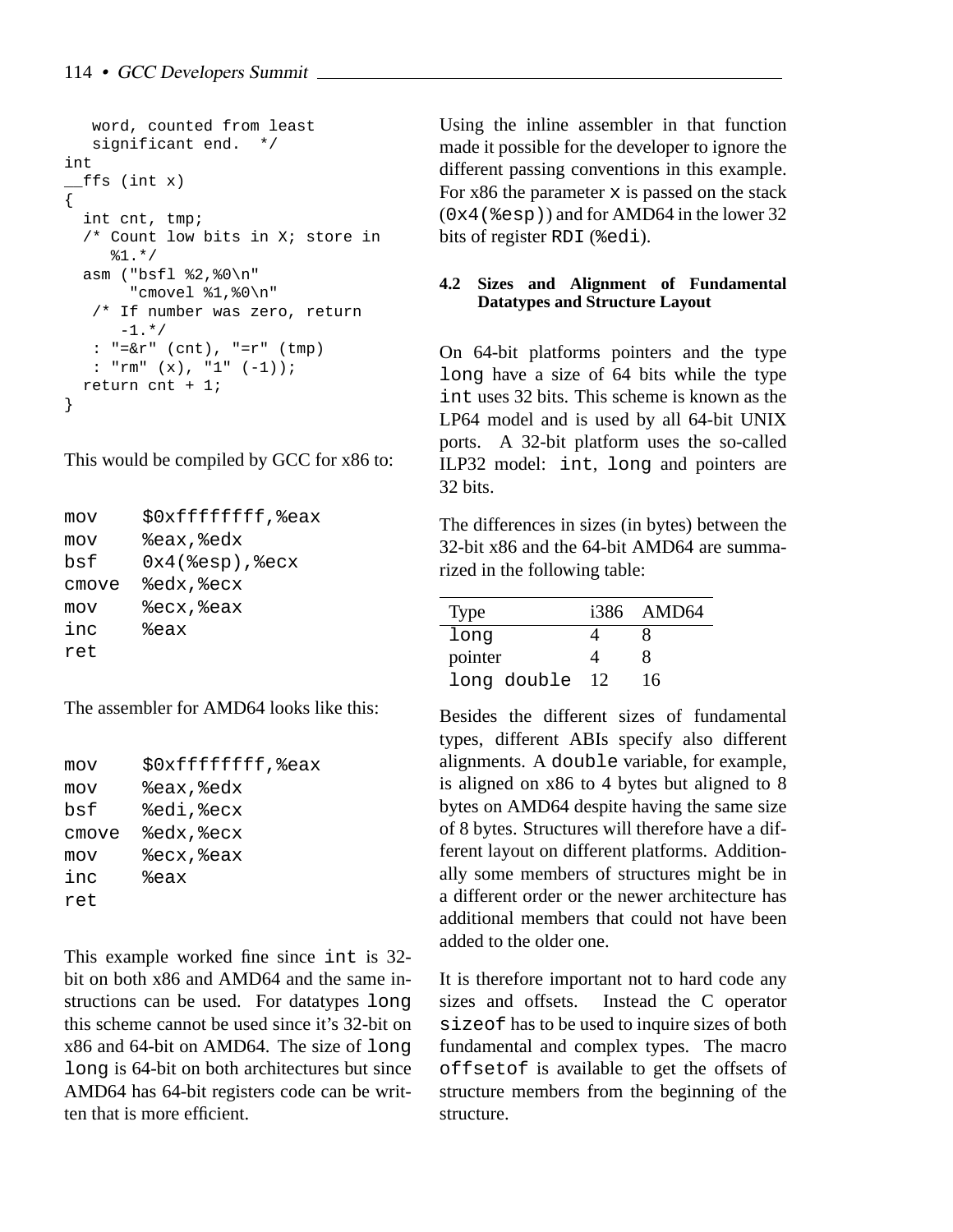## **4.2.1 int vs. long**

Since the sizes of int and long are the same on a 32-bit platforms, programmers have often been lazy and used int and long interchangeably. But this will not work anymore with 64-bit systems where long has a larger size than int.

A few examples:

- Due to its size a pointer does not fit into a variable of type int. It fits on Unix into a long variable but the intptr\_t type from ISO C99 is the better choice.
- Untyped integral constants are of type (unsigned) int. This might lead to unexpected truncation, e.g. in the following snippet of non-portable code:

long  $t = 1$  << a;

On both a 32-bit and a 64-bit system the maximal value for a can be 31, since the type of  $1 \lt \lt a$  is int. To get a shift done in 64-bit (a long calculation), 1L has to be used.

• The type of identifiers of an enumeration is implementation defined but all constants get the same type. GCC by default gives them type int, unless any of the enumeration constants needs a larger type.

## **4.3 Function Prototypes**

If a function is called in C without function prototypes, the return value is int—and that's a 32-bit type on all 64-bit Linux platforms. For arguments the integer promotions are performed and arguments of type float are promoted to double.

Such a missing prototype can easily lead to a segmentation fault. For example if malloc()

or memcpy() are used without a prototype, the resulting binary might break because of:

- **malloc()** The return value is a 32-bit entity and therefore only half of the bits of the returned address might be stored in the variable that holds the return value making the pointer invalid.
- **memcpy()** The first two arguments are pointers that take the source and target address. If, instead of the 64-bit pointers, only the lower 32 bits are passed to memory(), the function will access random memory (note this can only happen if the pointer has been assigned to a variable of int and that variable is used for passing).

## **4.4 Variable Argument Lists**

The problem with variable argument lists is the same problem as with missing function prototypes: At the call side an argument is passed to a function but the function expects an argument of a different size.

If you pass in a 32-bit value, it is normally passed in 64-bit registers or on the stack as 64 bit value. The question now is what to do with the unused 32 bits? The 32-bit value can be zero-extended so that the unused bits are all zero, it can be sign-extended giving all zeros or all ones, and it can be left unspecified (as on AMD64). If the called function expects now a 64-bit value where it gets a 32-bit value, the function might not work as expected.

The important rules are:

- If you pass 32-bit values, like variables of type int, the called function has to take out 32-bit values.
- If the function expects 64-bit values, like long or pointers, the caller has to pass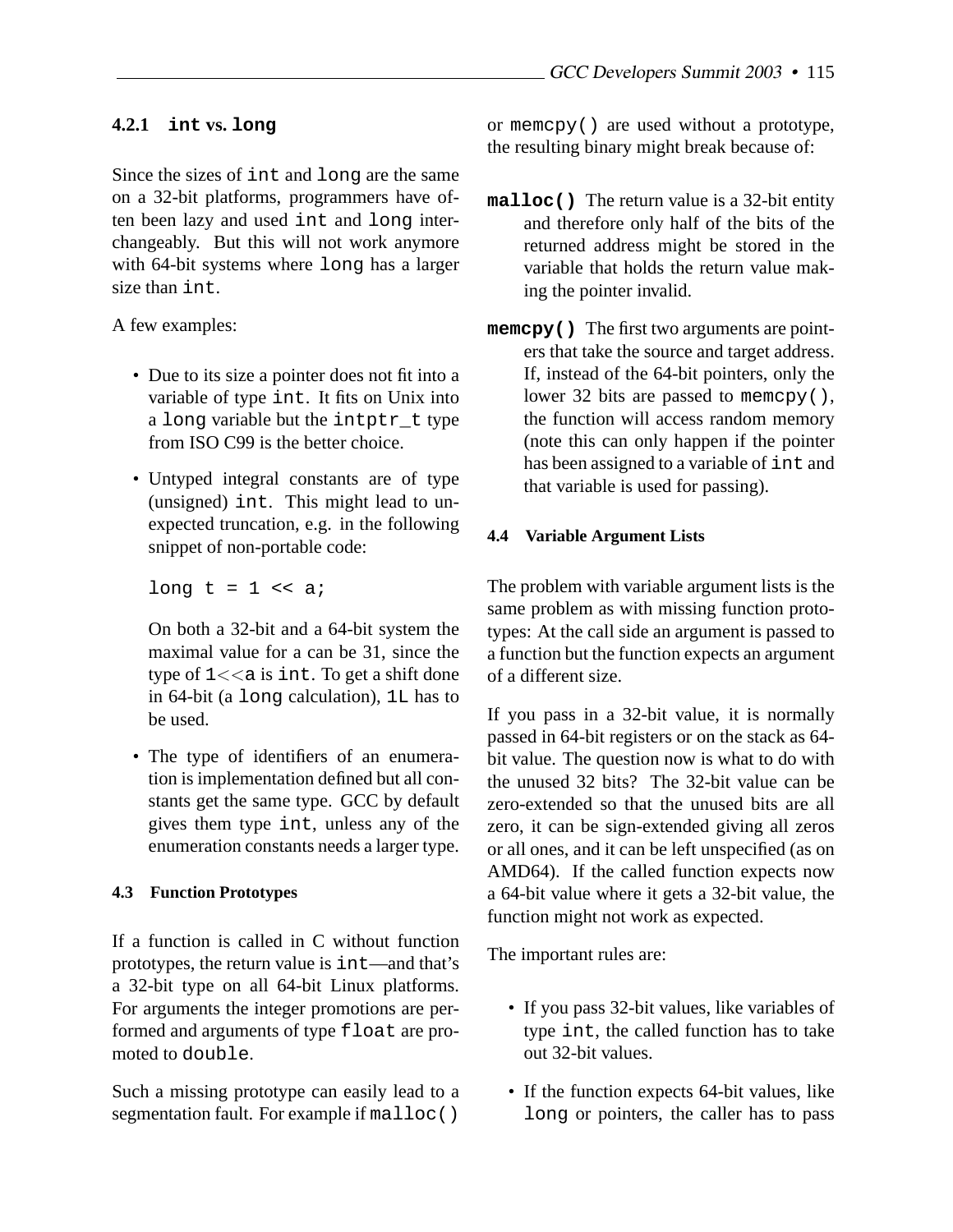64-bit values. Note that 0 is not the same as a NULL pointer since those have different sizes.

Another topic is usage of va\_lists. You cannot copy variables of this type directly. This works on those platforms that use a pointer to implement va\_lists but not on others. Use instead the function-like macro va\_copy.

## **4.5 Function Pointers**

Often programmers assume that all pointers have the same format but this is not guaranteed by the ISO C standard.

On IPF, PA-RISC and PowerPC64 a pointer to a function and a pointer to an object are represented differently. For example on IPF, a function pointer points to a descriptor containing the function address and the value of the GP (global pointer, used with shared libraries) register:

```
struct ia64_fdesc {
  uint64_t func;
  uint64_t gp;
  };
```
The GP register needs to be set with the right value before calling any function.

This means the following should not be done in a portable program:

- **Compare function pointers** Since there can be more than one descriptor for any function, different function pointers for the same function will have different values.
- **Locate function** The function pointer will not point directly to the function, so it cannot be used easily to find the actual code of the function.

**Construct function pointer from data address** This will fail since the GP register will not be setup correctly.

#### **4.6 Using Bitwidth-Dependent Types Portably**

Some applications depend on specific sizes for their datatypes. As has been mentioned before, this cannot be done portably in general. ISO C99 introduced a new header file stdint.h that defines datatypes having specified widths and a corresponding set of macros. The following types are also specified:

- **Exact-width integer types** Signed integer types of the form intN\_t (unsigned: uintN t) with width N are defined in general with widths 8, 16, 32, or 64. A int32\_t is therefore a signed 32-bit integer.
- **Minimum-width integer types** The types int leastN t for signed and uint\_leastN\_t for unsigned integers with a width of at least N bits are defined. The widths 8, 16, 32 and 64 are required to be supported.
- **Fastest Minimum-width integer types** The types int\_fastN\_t for signed and uint fastN t for unsigned integers with width at least N bits are defined as types that are usually the fastest of all integer types having at least this width. Width of 8, 16, 32 and 64 are required to be supported.
- **Integer types holding pointers** The integer types intptr t and uintptr t can hold a pointer, a conversion between pointer and this integer type is always possible.
- **Greatest-width integer types** The integer types intmax\_t and uintmax\_t hold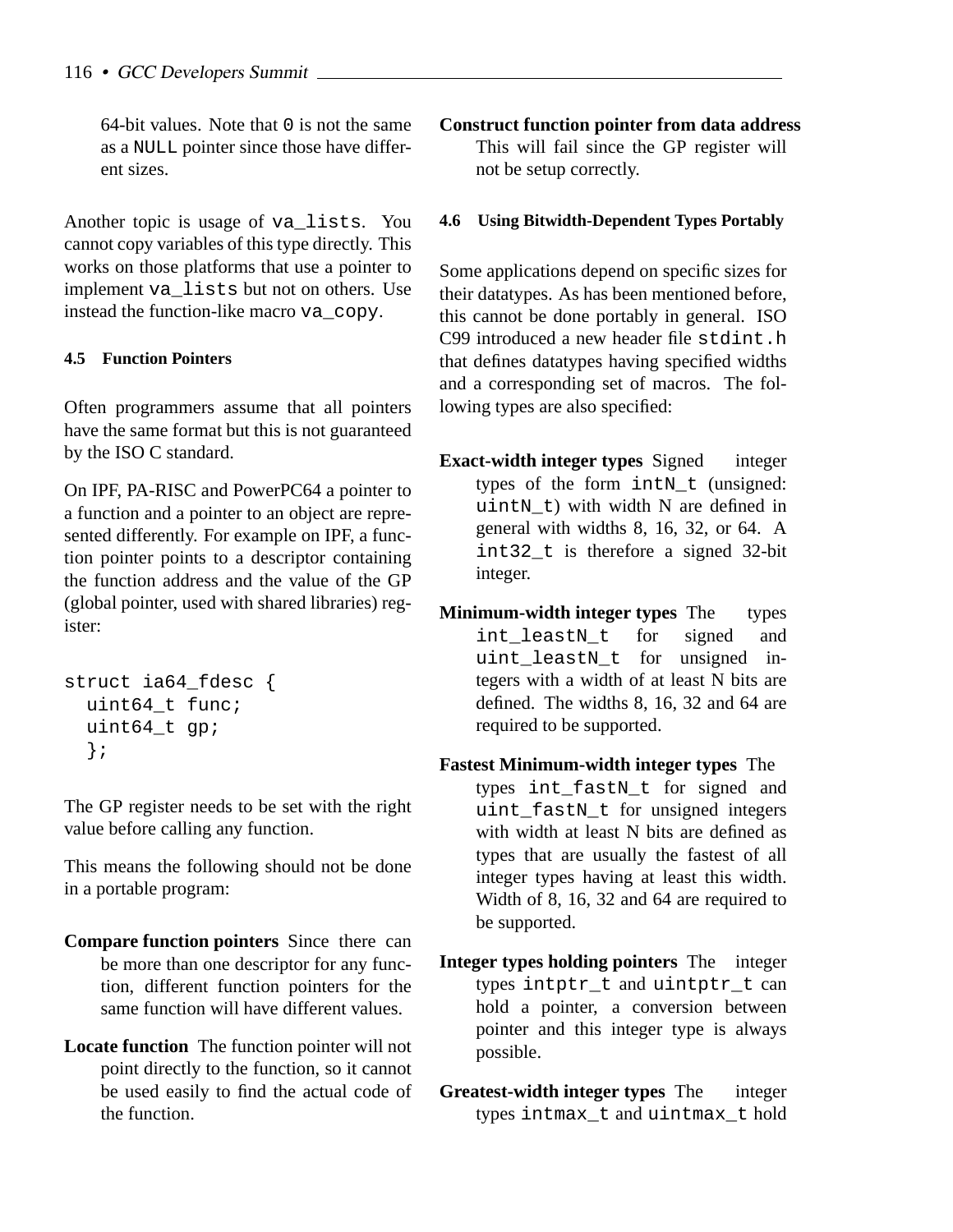any value of any signed/unsigned integer type.

Note that an ISO C99 implementation does not need to implement all of these types. The GNU C Library implements all of them for all platforms.

In addition to these types a number of macros are defined to give the limits of the types.

Inclusion of the header inttypes.h defines additional macros for format specifiers both for printf and scanf for these types, and some conversion functions like strtoimax.

An example of the usage of the types and the format specifier for printing is:

```
#include <inttypes.h>
#include <stdio.h>
int
main (void) {
  intmax_t u = INTMAX_MAX;
  printf("The largest signed integer"
         " is: \ell" PRIdMAX "\n", u);
 return 0;
}
```
#### **4.7 Using printf and scanf**

ISO C99 introduced a few new format specifiers to allow printing and scanning of certain types that might have architecture dependent size. These are %p for printing a pointer value and the %Z size modifier for arguments of type size\_t. An example:

```
...
void *p;
printf("p has value %p and "
       "size Zd\n", p, sizeof(p));
```
#### **4.8 Unsigned and Signed Chars**

The ISO C Standard does not define the signedness of the type  $\textrm{char.}^3$  A definition like  $\textrm{char}$ 

foo; creates an unsigned variable on some platforms but a signed one on others. If you use variables of type char as small integers, you should specify whether you need a signed or an unsigned type. Also comparisons with char variables should take this into account, the following code snippet will not give the desired outcome if char is unsigned:

```
char c;
if (c < 0)puts("Non-ascii character");
```
During compilation GCC should generate the warning "warning: comparison is always false due to limited range of data type".

Platforms with an unsigned char type are both 32-bit and 64-bit versions of S390 and PowerPC. GCC has the options -fsigned-char and -funsigned-char to change the signedness of type char.

#### **4.9 Evaluation of Floating-Point Arithmetic**

A common confusion happens when suddenly algorithms using floating-point arithmetic give different results. The IEEE754 standard defines that the basic operations have to be exact. But nevertheless, results might vary between architectures.

The problem happens with operations of type float and double since on the popular x86 architecture these operations are evaluated in the x87 FPU in long double precision. The compiler might choose to leave intermediate results (with a type of long double) in the x87 FPU or convert them back to the target type. Depending when this conversion happens, different rounding errors occur.

A small example to show the differences is:

 $3$ Note that this is not a 64-bit problem but it is one of those differences you'll notice when porting and is

therefore worth mentioning.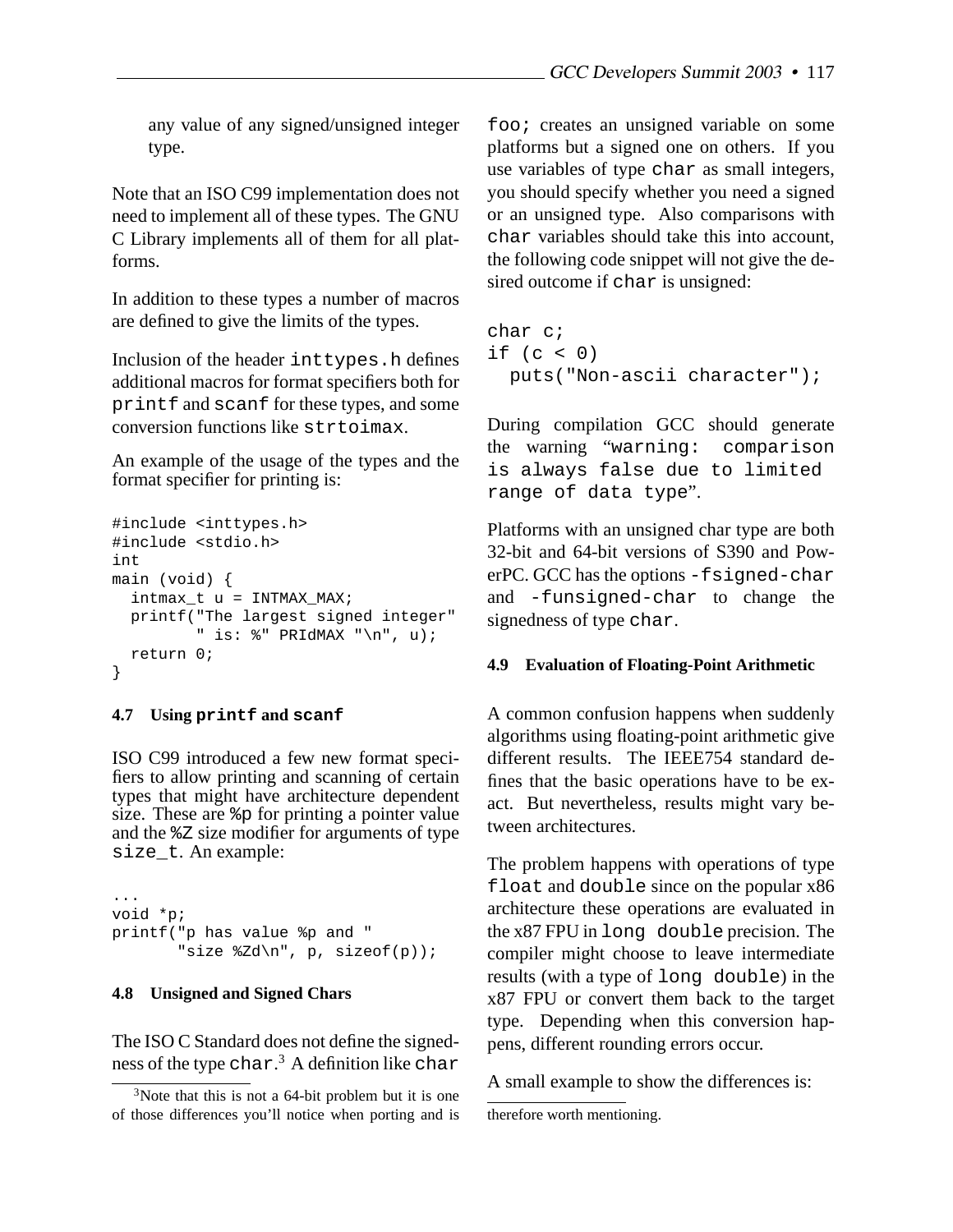```
#include <stdio.h>
int
main (void)
{
  float b, c;
  b = 1 / 3.0f;
  c = b * 3.0f - 1.0f;
  printf ("c: %.20f\nu", c);return 0;
}
```
Compiling and executing this program on an Linux/AMD64 system gives different results between 32-bit x86 and 64-bit binaries:

```
$ gcc t.c -m32 -o t32
$ gcc t.c -o t64
$./t32c: 0.00000002980232238770
$./t64c: 0.00000000000000000000
```
Note that the example gives the same results if compiled with optimization since without optimization b is stored in memory as type float but with optimization b is left in the FPU.

ISO C99 defines the macro FLT\_EVAL\_METHOD for this in the header  $\langle$ float.h $\rangle$ . It is set to:

- **0** If evaluation is done with the range and precision of the type. This is the value on nearly all Linux systems.
- **1** If evaluation of expressions of type float and double is done to the range and precision of double and of long double to the range and precision of long double.
- **2** If all evaluations is done to the range and precision of type long double. This is the value on Linux/x86.

**-1** Indeterminable.

This problem with different results due to the evaluation of floating-point arithmetic is not a genuine 64-bit problem but a problem between x86 code and all other platforms and therefore might hit developers porting from x86 to other platforms, e.g. to AMD64.

## **4.10 Shared Libraries**

Most architectures have the constraint that shared libraries need to be compiled as PICcode using the -fPIC switch to GCC. Even for those architectures that allow it, like x86, it is not desirable to do so since a shared library should live once in the memory and get then shared by all applications using it. But non-PIC code cannot be shared.

Architectures that force to use -fPIC for shared libraries include AMD64, IPF, and PA-RISC.

## **4.11 How to Check for 64-bit?**

Starting with GCC 3.4, **all** LP64 platforms will define the macros \_\_LP64\_\_ and \_LP64 that can be used e.g. in preprocessor defines. Earlier GCC releases define this macro only on a few platforms or OSes. For GCC 3.2 and 3.3, the macros are defined on NetBSD, for IPF (every OS), for PA-RISC (every OS) and for AMD64 running Linux (starting with GCC 3.2.3).

In general it is possible to check for 64-bit with the architecture builtins of GCC, e.g. with:

```
#if defined(__alpha__)\
 ||\text{defined}(\text{__ia64} \text{__})\setminus||\text{defined}(\text{ppc64})\rangle||defined( s390x )\n||defined(__x86_64__)
```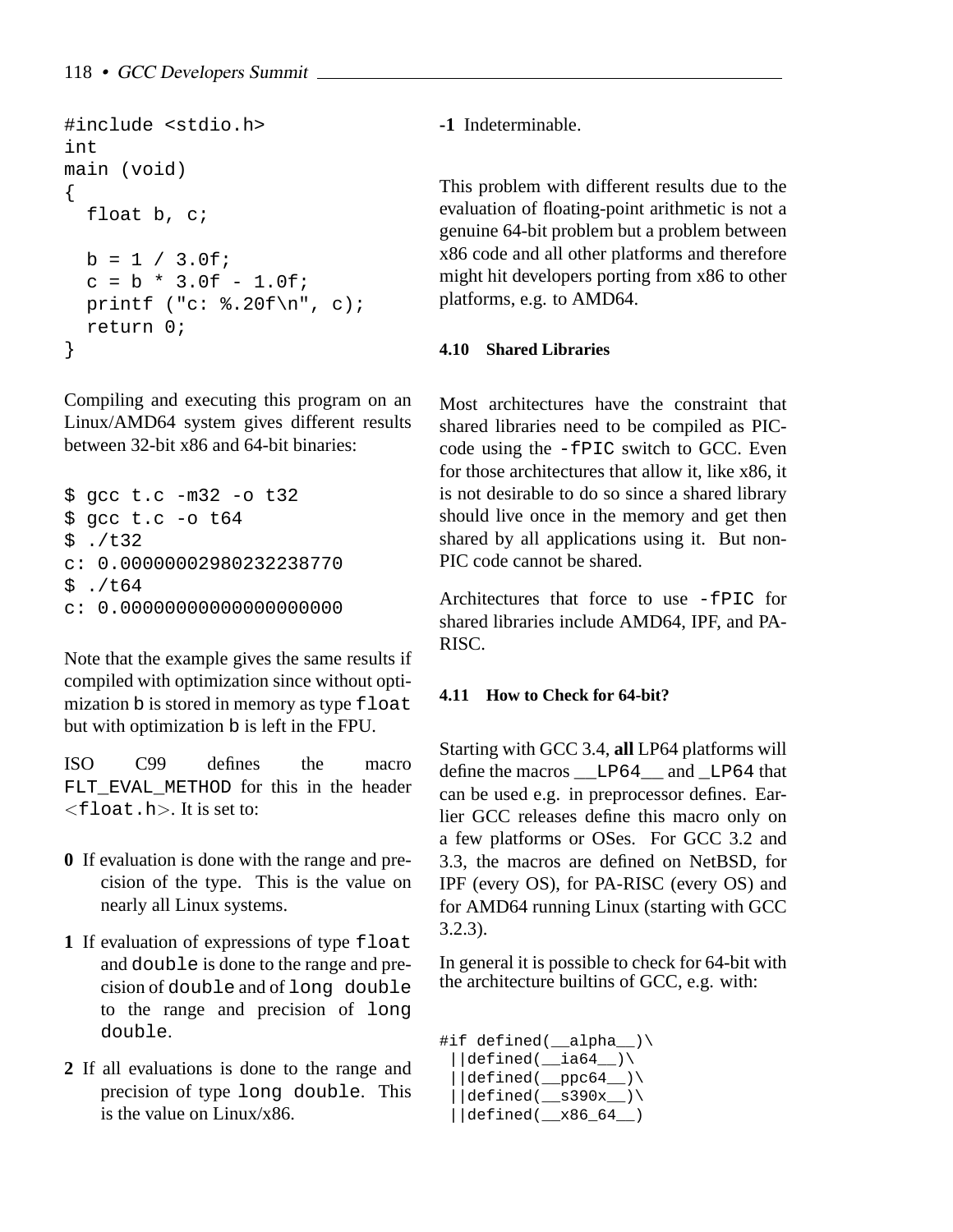but this needs to be enhanced for each new 64 bit platform. The better solution is to write portable code that does not need to check for architecture details.

## **4.12 Optimized Functions, Macros, and Builtins**

The GNU Compiler Collection uses the same optimizations on all platforms but some of them are tuned in different ways and others need help from the architecture specific backend. One area were this occurs especially are builtin functions.

A function like strlen can be implemented in the following ways:

- **As builtin in GCC** The compiler can detect that e.g. the arguments to strlen are constant and evaluate the function at compile time. It can also optimize the function to an inline function and do a loop instead of calling the external strlen function. This can be disabled with -fno-builtin or -fno-builtin-function.
- **As macro in Glibc** The C Library implements a number of functions as macros. The string inline functions can be disabled with a definition of \_\_NO\_STRING\_ INLINES, some of them are only enabled if \_\_USE\_STRING\_INLINES is passed. For details check the header /usr/include/string.h directly. Inlining of mathematical functions can be disabled by defining \_\_NO\_MATH\_ INLINES. Also it is allowed to disable a specific macro like #undef strlen.
- **As function in Glibc** ISO C99 forces to implement all required functions as functions. Therefore for example strlen will always be in the C Library.

Some developers decide to override the C Library functions and write their own optimized implementation. This works fine for one system consisting of a specific CPU, a specific C Library and GCC version. But going to another architecture, better optimizations might be possible, e.g. reading 8 bytes at once instead of 4 in strlen, or current code is penalized, e.g. alignment is mandatory for 8 byte access.

So, instead of writing something just for one program, it should be done in a generic way in GCC or glibc so that all programs can benefit from one optimization.

A number of functions in Glibc are written in hand-optimized assembler for some architectures and where this is not done, a good C implementation is used. On AMD64 the compiler has builtins for the common string functions and also for some mathematical functions and uses them depending on the arguments and enabled compiler optimizations, e.g. -Os disabled most builtins since they would increase size.

The pitfalls regarding porting here are that a programs does optimizations that are not valid for a new architecture or does not expect that a function might be implemented as a macro or builtin.

## **4.13 Useful Compiler Flags**

An incomplete list of GCC compiler flags that might be useful for porting code:

- **-Wall** Enables a number of default warnings, should be used for all code
- **-W** Enables additional warnings. Some of them are hard to avoid so this might not be useful for all code.
- **-Wmissing-prototypes** Warn about missing prototypes, this is especially important for